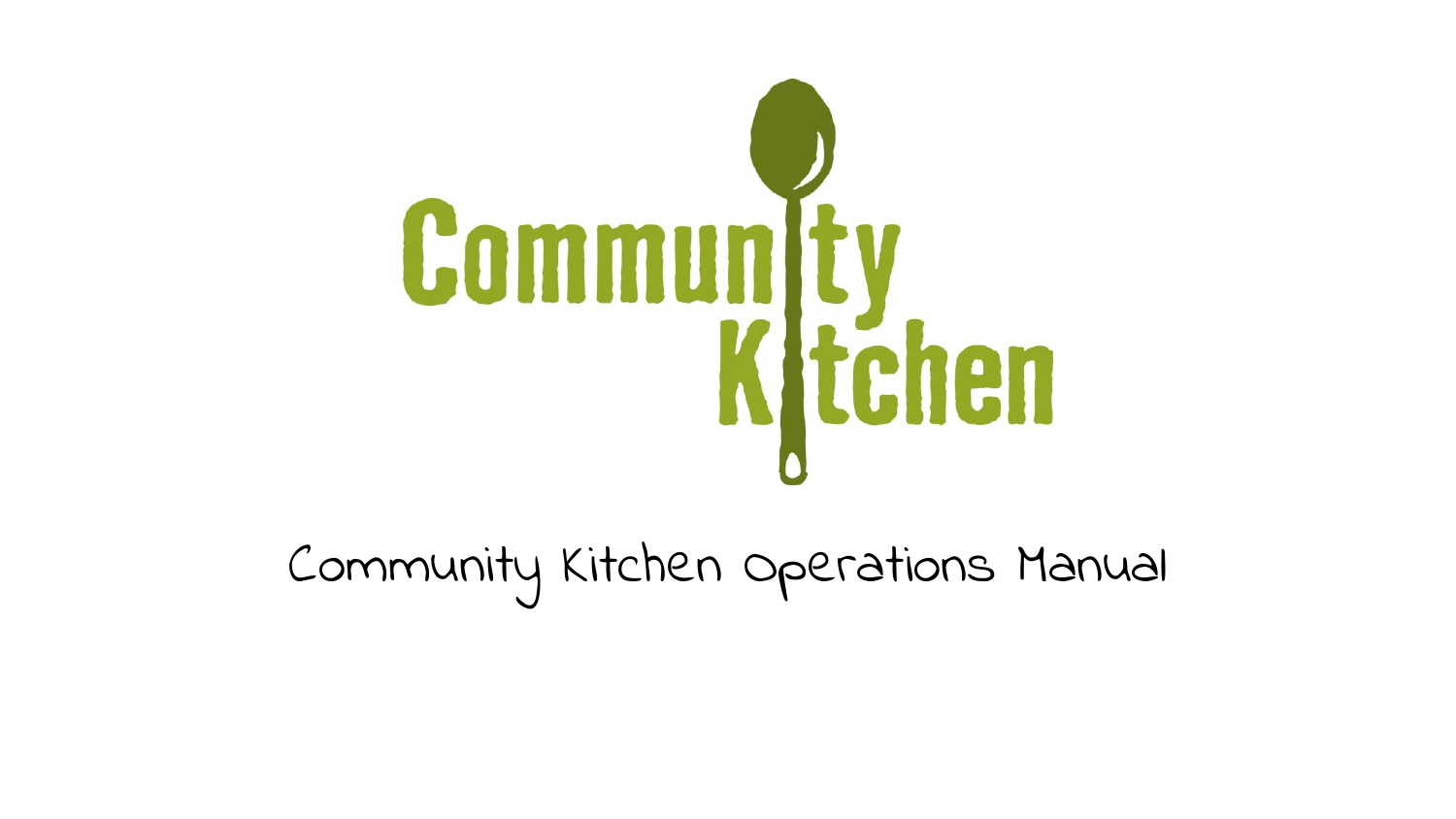

## **Offering**

Activities & Users

Expectations - Cleanliness / inventory / breakages

Booking & Prices

Resources - Lights, elec, keys, people

Maintenance

Equipment Manuals

Emergency Procedures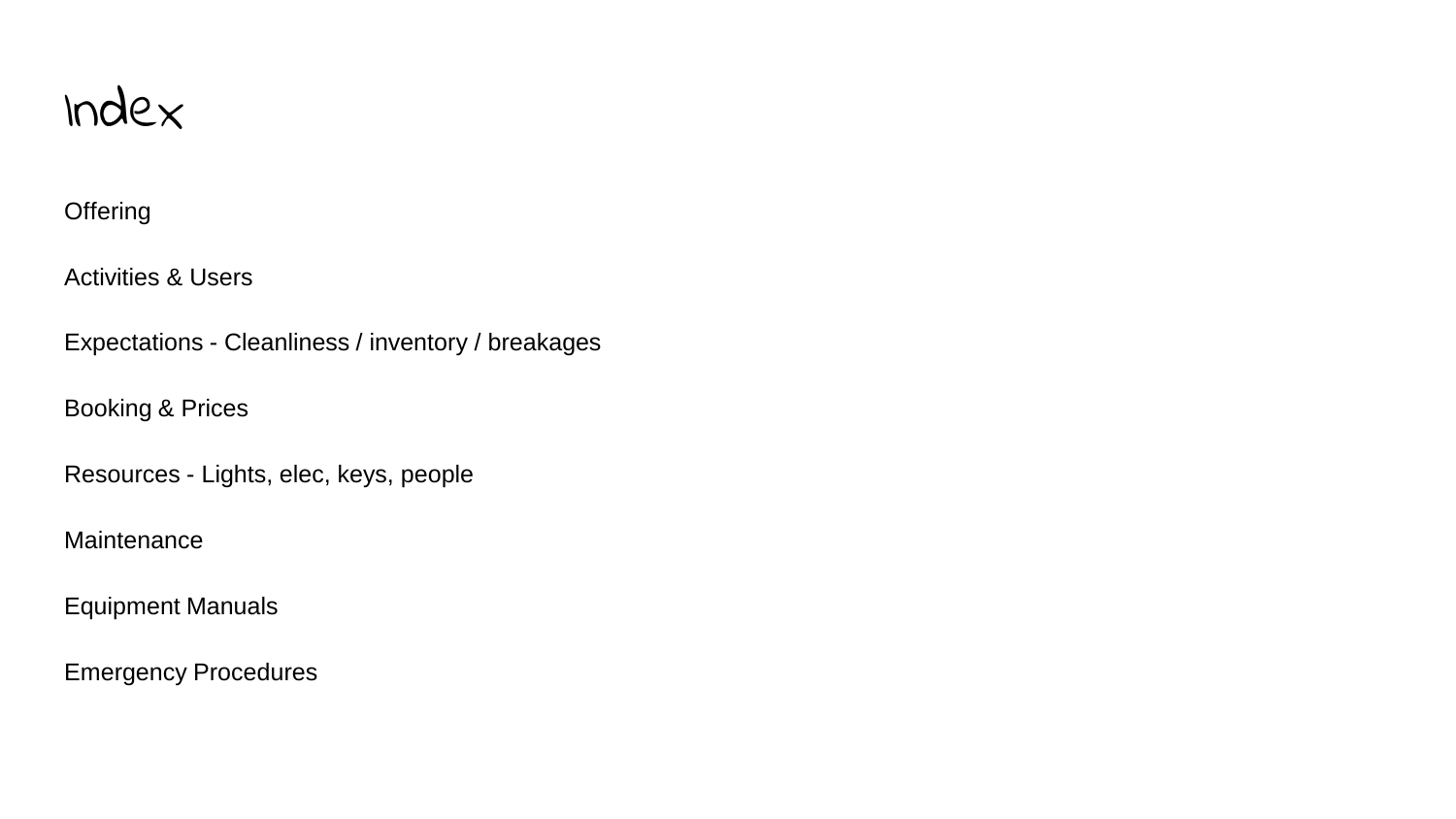

The Community Kitchen provides independent businesses and the wider community with new opportunities to learn and develop. Through workshops, skills exchanges, demonstrations, and research.

The Community Kitchen has a key role in building a strong, engaged, creative and sustainable community for the future.

This kitchen is a flexible space to meet the requirements of the community

All users must work together in order to ensure its continued success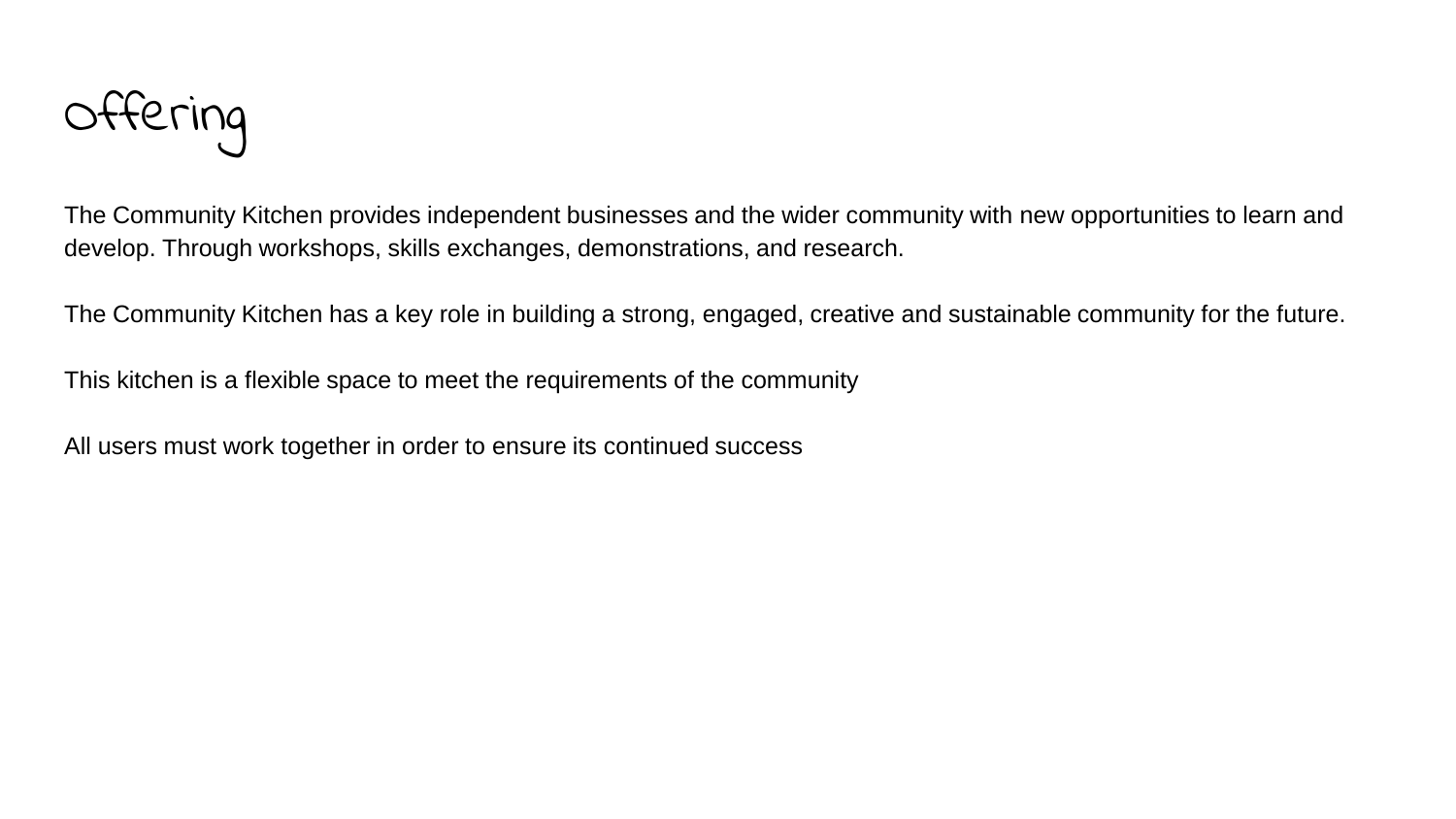## Activities & Users

The Community kitchen is a professional space designed to be used by:

- Existing businesses that need to develop or expand
- Individuals wishing to develop or start their own food business
- Educators,
- Community and welfare organisations

The Community Kitchen is a professional space designed to be used for:

- Catering demonstrations and pop up restaurants
- Provision of practical advice surrounding food hygiene & budgeting for start up businesses
- Basic cooking skills, health and dietary advice
- Commercial hire, education and training and support of socially and financially vulnerable groups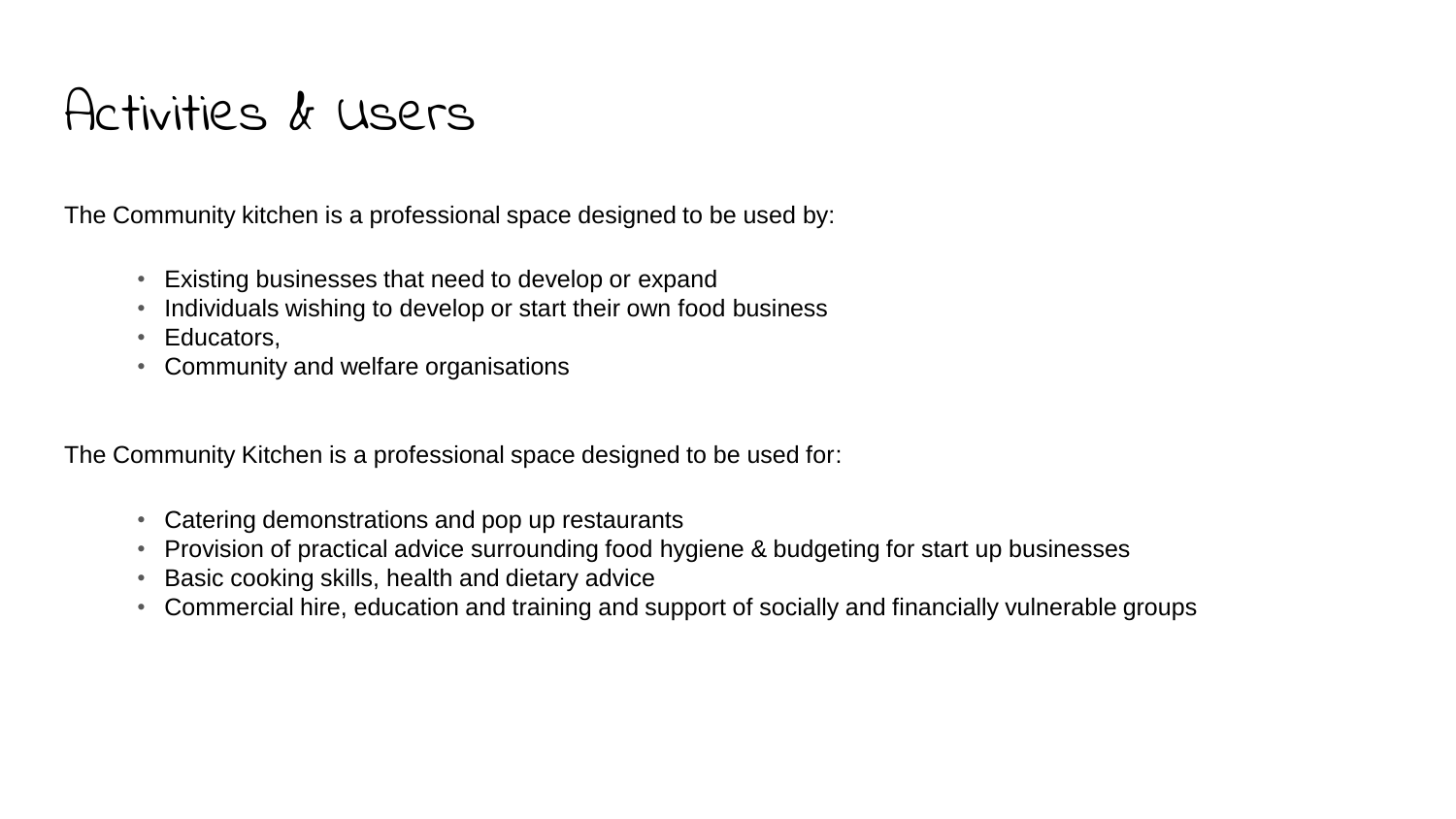Expectations

Cleanliness - All users are expected to leave the kitchen and premises as they found them, any cleaning required from the management team will be charged @ £25 p/hr with a minimum of 1 hour charge deducted from deposit.

The Community Kitchen has been stocked with basic commercial equipment, utensils and cleaning products, users must ensure all equipment remains on site unless prior hire arrangements have been agreed. All items used must be cleaned and suitably stored following any Use or Hire Period.

Upon arrival the inventory must be accepted and signed for, from which point the user will be liable for all equipment. Any breakages will be charged at cost + 10%. Any deemed excessive use of disposables will also be chargeable.

Utility costs are included in all hire charges. We have a smart meter on our power supply and ask that consideration and efficiency is maintained at all times.

Regular maintenance is carried out on all appliances, if any equipment appears to be faulty please inform us immediately both verbally and by email.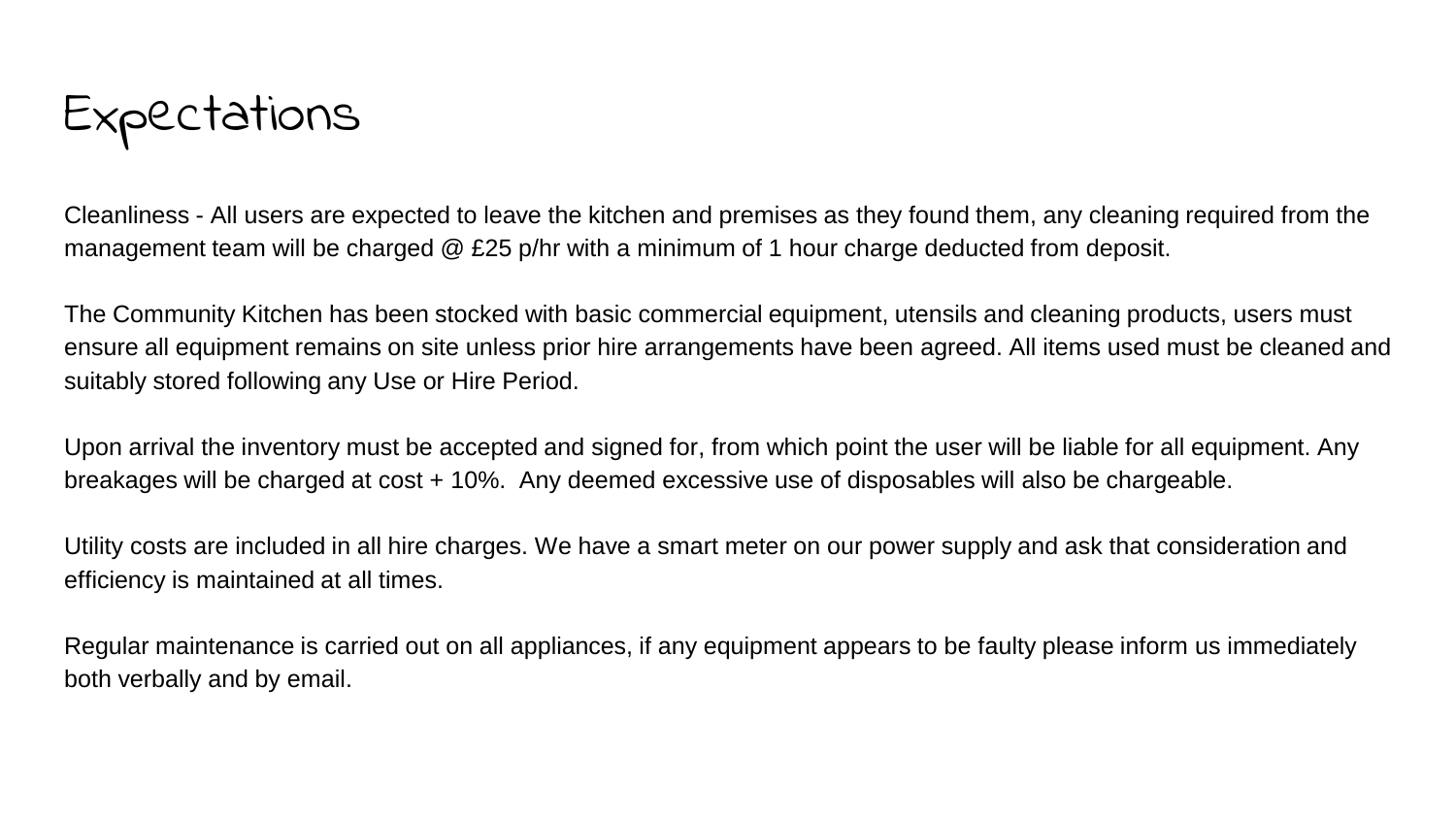

All enquiries to use The Community Kitchen will be dealt with in the order in which they are received in writing and without preference.

Any potential clash of bookings will be referred to the management team for resolution

Bookings will only be allocated following confirmation of payment of fees & deposit in full, this will be made via our online booking system. Deposits will be refunded within 48hrs of checkout inspection.

The Community Kitchen is located within a shared space and can be hired independently of The Museum of Futures or with additional rooms as required, prices available on application. At times there may be 2 or more groups using the premises, no party has priority over the other and should work together to ensure maximum benefit and enjoyment for all users. Please refer to the attached plan for confirmation of which areas are included in the booking

Bookings can be made in blocks of 6hrs with differing rates for different user groups, additional hours are available if there is no other booking immediately following allocated time.

Booked time must include provision for cleaning. Up to 1 hour may be required for cleaning.

All bookings will be confirmed via email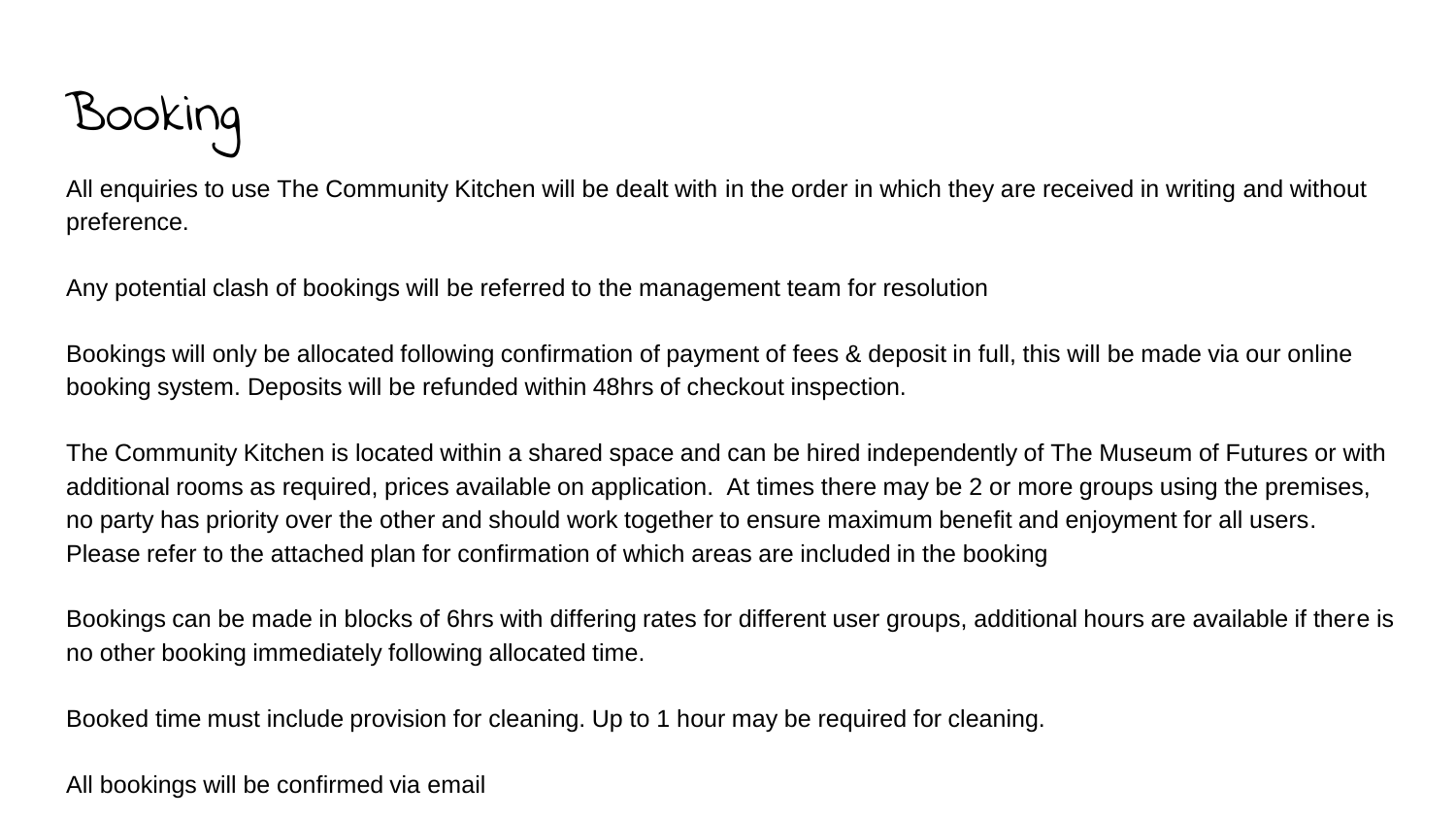## Prices

|                                      | Full Day | 12 hours | Half Day | 6hours  | Additional<br>hours | % Fee |
|--------------------------------------|----------|----------|----------|---------|---------------------|-------|
|                                      | Sun-Wed  | Thu-Sat  | Sun-Wed  | Thu-Sat | All days            |       |
| Existing<br>commercial<br>enterprise | 120      | 180      | 65       | 100     | 25                  |       |
| Start up<br>business                 | 80       | 120      | 40       | 70      | 25                  |       |
| Community<br>Group                   | 70       | 100      | 35       | 60      | 20                  |       |
| Educational<br>Organisation          | 70       | 100      | 35       | 60      | 20                  |       |
| Pop up venue                         | 70       | 100      | 35       | 60      | 25                  | 10%   |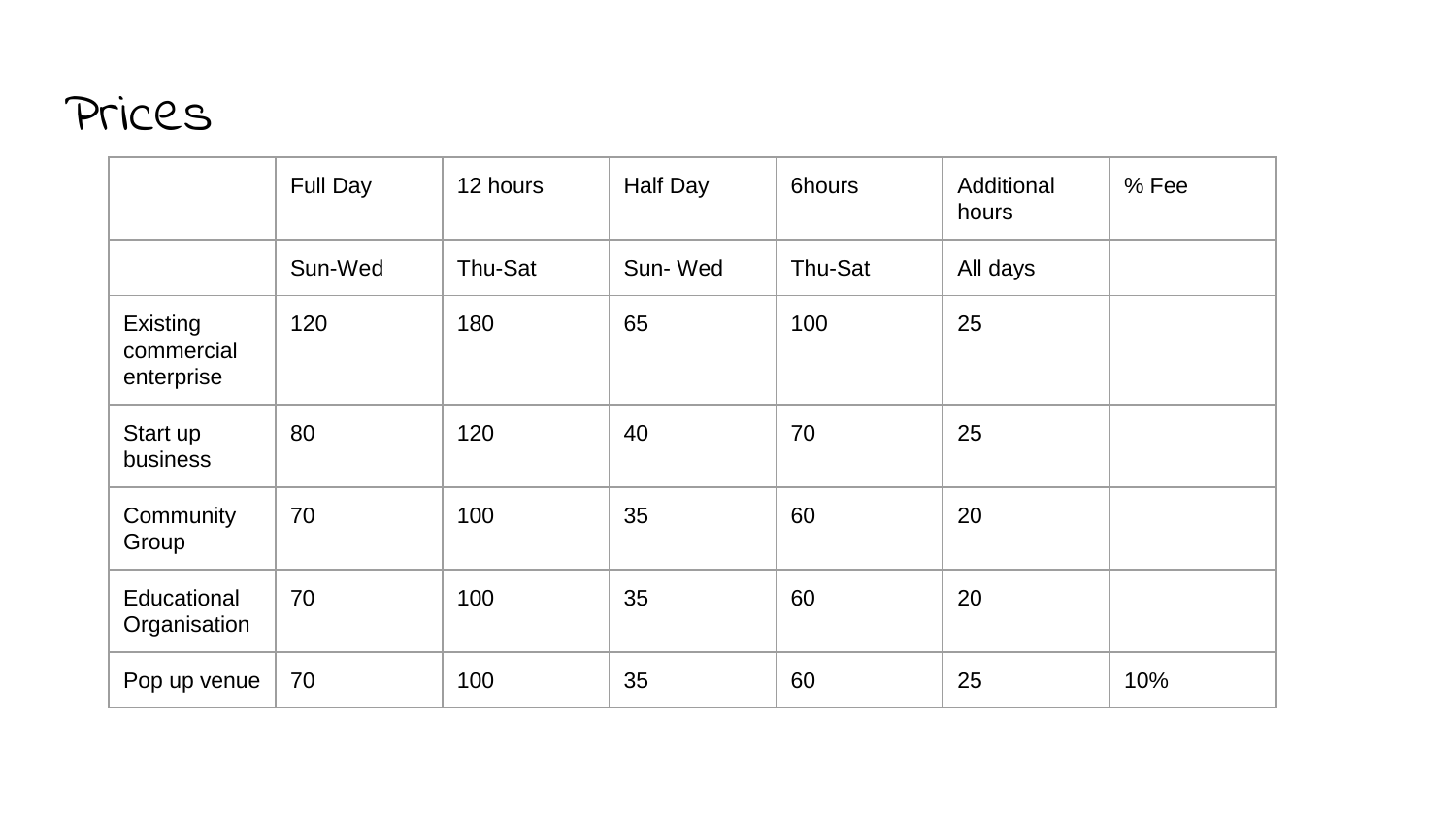

**People** - The Community Kitchen has a management team that is made up of local volunteers. They look after all aspects of the day to day running and closely monitor progress to ensure our short, medium and long term goals are met.

Please consider that all of the team are volunteers and currently offer their time and experience for free, your contact will be made known to you prior to arrival.

**Utilities** - We have a meter on all utilities and whilst running costs are included in our fees we ask that consideration is made to your usage.

All equipment and lights must be turned off prior to sign out and keys returned to designated contact.

**Maintenance -** There is an ongoing schedule of routine maintenance, including risk assessments, inventory stocktakes, fire checks, deep cleans. Should you find any product is faulty, please make it known to us by way of the report section of this manual.